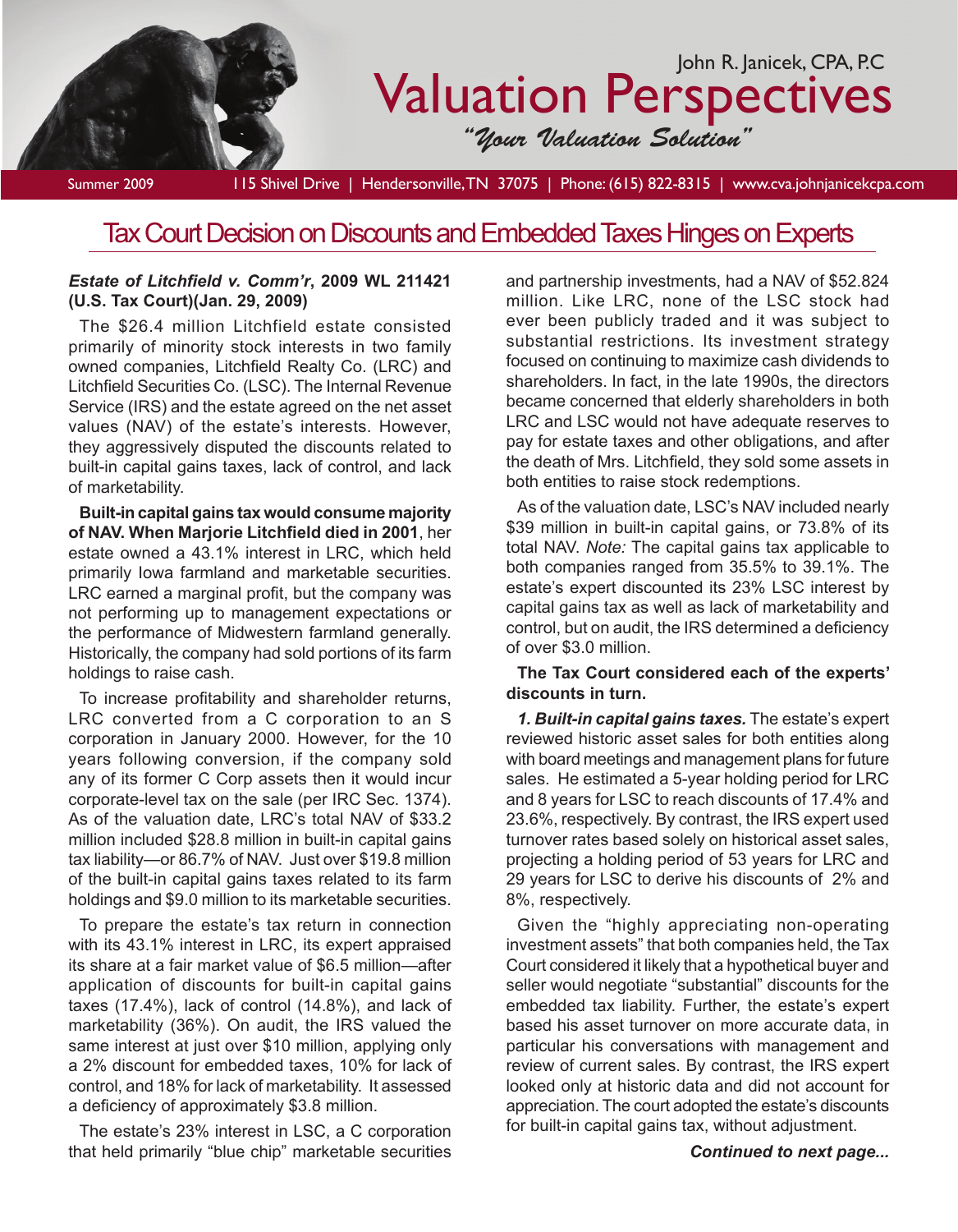*2. Lack of control.* To determine the discount for lack of control (DLOC) for LRC securities and farm holdings, the estate's expert reviewed data from closed-end funds as well as real estate investment trusts) and limited partnerships. He then reviewed entity-specific factors, weighted for the combined asset classes, to calculate a 14.8% DLOC. He performed a similar exercise using closed-end funds to calculate an 11.9% DLOC for the estates interest in LSC.

The IRS expert claimed that because LRC's assets were performing well, a buyer would not expect a large DLOC. Without breaking down his analysis by asset class, he reviewed closed end funds, trimming the average, to calculate a 5% DLOC for LSC's marketable securities. For its farm holdings, the IRS expert reviewed a variety of public sales data to posit a range of 17% to 20% DLOC. Because discounts for public takeovers are generally higher than those for "normal" sales activity, he said, LRC's farming assets merited a lower DLOC of 15%. Even though the farmland comprised the bulk of the firm's NAV, he averaged the two findings (5% and 15%) to conclude an overall DLOC for the estate's interest in LRC of 10%.

For LSC, the IRS expert used the "trimmed mean" from the closed-end funds. Because the estate's 22.96% interest was the single largest block of stock, its returns were good, and a purchaser would not want to change operations, a hypothetical buyer "would place no value on control," he believed, and a "nominal" DLOC of 5% was appropriate for LSC.

The court noted that both experts calculated similar DLOCs for LRC's farming assets (15.7% vs. 15%); and both used lower-than-average discounts for its securities. But only the taxpayer's expert used a weighted (instead of a straight) average to account for LRC's more significant holdings of farm property, and the court adopted his 14.8% DLOC. Similarly, the IRS expert failed to account for the taxpayer's smaller holdings in LSC, and the court adopted the 11.9% DLOC by the estate's expert.

*3. Marketability discount.* The estate's expert used data from restricted stock studies as well as weighted values for entity-specific factors to calculate a discount for lack of marketability (DLOM) for LRC of 36%. He used the same restricted stock studies for the LSC interest, and after accounting for entityspecific factors and different asset classes, he applied a 29.7% DLOM.

The IRS expert looked at restricted stock studies, including three from the 1990s that the estate's expert did not consider, and private placement studies. He then adjusted for entity-specific factors, such as LRC's dividend-paying policy, the estate's sizeable

interest, and stock transfer restrictions, to apply an 18% DLOM. He reviewed the same studies with reference to LSC, and because its assets were more readily ascertainable and saleable, its earning history was consistent and its management competent, he assigned it a lower than average discount of 10%.

This time, the court believed the estate's expert's DLOMs were too high, particularly when combined with his discounts for lack of control. In addition, some of his restricted stock data was aged, and, more notably, the estate's expert had determined "significantly lower" discounts for the same entities in connection with an earlier gift tax return. As a result, and without further discussion, the court concluded DLOM for the estate's respective interests in LRC and LSC of 25% and 20%. Overall, the court found that the fair market value of the estate's 43.1% interest in LRC was \$7.546 million, and its 22.96% interest in LSC was worth \$6.530 million.

# Kentucky Adopts Majority Rule in Distinguishing Goodwill in Divorce

#### *Gaskill v. Robbins***, 2009 WL 425619 (Ky.)(Feb. 19, 2009)**

The wife in this case was a well-established oral surgeon. To value her practice, her CPA collected data from business records, spoke with staff during a site visit, and prepared a detailed financial and accounting report. After explaining why certain valuation approaches did not apply to a sole professional practice (no prior sales of this or similar business, and no plans to liquidate), he valued it using an assetbased approach at \$221,610. He also assigned a zero value to goodwill, because the wife's role amounted to a "non-marketable controlling interest." To illustrate, he asked, "Why would a purchaser pay more than fair market value of the tangibles if [the doctor] can take her patients, go down the hall, and set up a practice?"

The husband's expert did not conduct a site visit. Instead, he took the financial data from the wife's expert and applied four different valuation methodologies: excess earnings, capitalized earnings, market approach, and adjusted balance sheet. Finding all reliable but none determinative, he averaged the four values to conclude the practice was worth just under \$670,000, which also assumed a non-compete agreement and goodwill.

**The trial court** adopted the \$670,000 valuation, in large part because it interpreted prior state precedent as requiring it to assign some value to goodwill. The wife appealed—and the Court of Appeals reversed.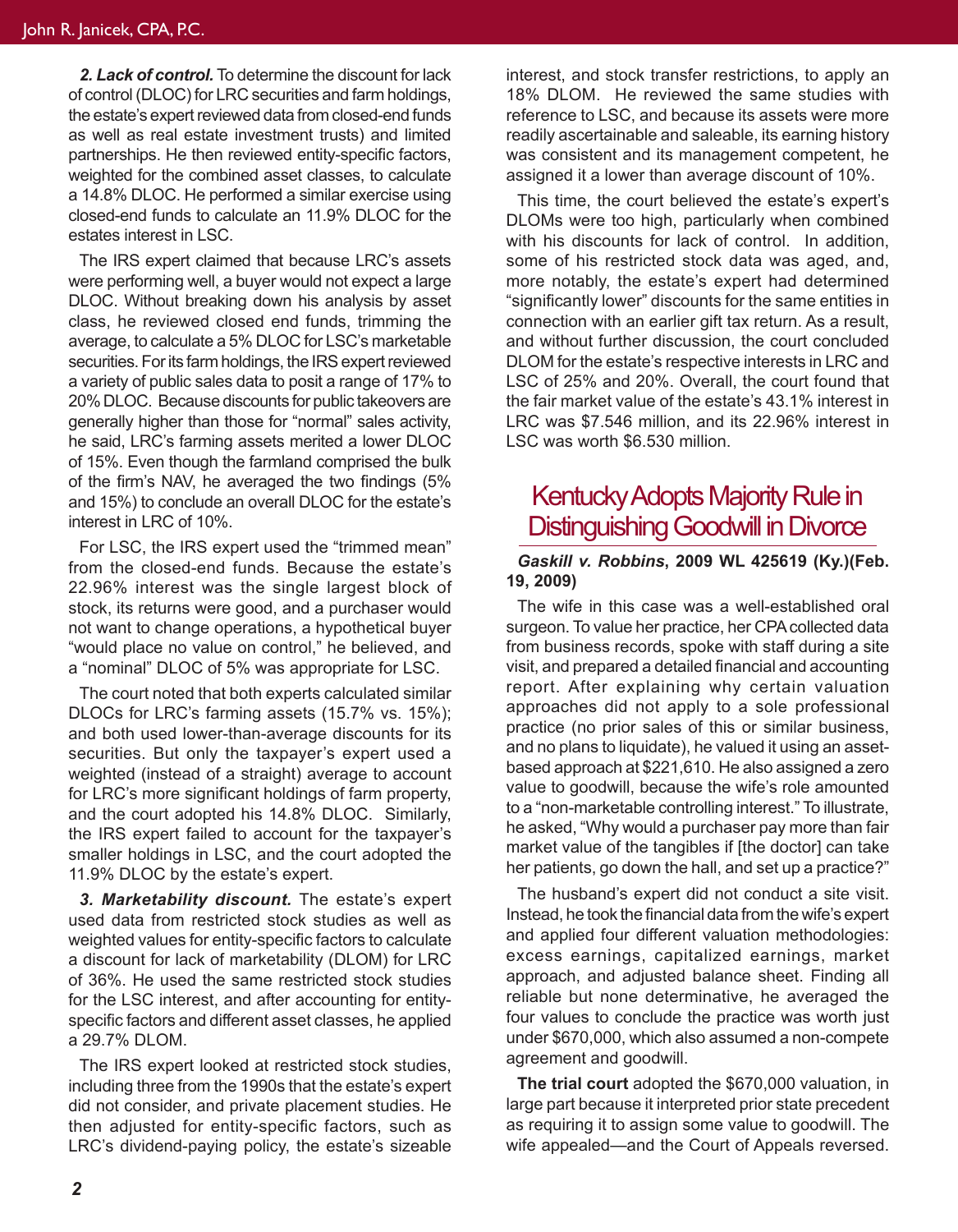But given the question of first impression, it sought interim review by the state Supreme Court for whether the goodwill of a closely held or sole proprietorship can have both personal and enterprise values when determining its worth in a divorce case.

**Important questions to ask in every valuation.**  "The valuation of a business is complicated, often speculative or assumptive, and at best subjective," the Kentucky Supreme Court observed:

This is particularly true…[when] the business is a professional practice with only one practitioner, clients or patients come to the business to receive that particular person's direct services, the business is not actually being sold, and the success of the business depends upon the personal skill, work ethic, reputation, and habits of the practitioner.

To help determine the fair market value of any business in divorce, a trial court should ask:

- 1. What is the value of the hard assets? (real estate, equipment, client lists, cash accounts)
- 2. What could the business earn over a reasonable time, including transferable goodwill?
- 3. What are the values of accounts receivable and remaining staff (or cost to replace)?

Of these, valuing the goodwill of a professional practice has been "a source of contention for many years." Prior state precedent generally accepted a firm's goodwill was a factor for the trial court to consider—but the cases had never considered whether goodwill could be allocated between the practice and the professional.

Clearly, the practice is, in general, marital property, and therefore subject to division, but how are we to divide a person's reputation, skill, and relationships? To what extent can a buyer of a business assume that his performance will equal that of the present owner? To what extent can he take on the seller's reputation in the community?

To some extent, the court observed, a firm may be able to establish value beyond fixtures and accounts receivables. Nevertheless, in most professional practices, goodwill—like the practitioner's advanced degree—will not have any "objective transferable value on the open market." These two concepts have led courts in several jurisdictions to recognize a distinction between *personal* and *enterprise* goodwill. In particular, the court discussed *May v. May* (W.Va. 2003) and *Yoon v. Yoon* (Ind. 1999) for their summary of the now-majority rule that while personal goodwill is non-marketable and non-divisible, enterprise goodwill belongs to the business and is allocable in divorce.

The court found the *May* and *Yoon* cases "compelling." The distinction between enterprise and

personal goodwill "has a rational basis that accepts the reality of specific business situations." In cases such as this one, there was little doubt that the skill, personality, work ethic, reputation, and relationships of the doctor were "hers alone," the court said, and could not be sold to a subsequent practitioner. "To consider this highly personal value as marital would effectively attach her future earnings, to which [the husband] has no claim." Moreover, if he or someone similarly situated were awarded maintenance in addition to a portion of the practice's value, then this would amount to "'double dipping,' and cause a duel inequity to [the wife]."

Finally, the distinction between enterprise and personal goodwill is just as susceptible to expert valuation as goodwill on the whole is, the court ruled, and held as a matter of law that trial courts should consider the distinction in divorce.

# Court Frustrated by 'Hide the Ball' Tactics in Damages Discovery

#### *Kingsway Financial Services, Inc. v. PricewaterhouseCoopers LLP***, 2008 WL 5336700 (S. D. N.Y.)(Dec. 22, 2008)**

A lawsuit is not a game but a search for the truth. The ends of justice are served, not by giving one side a vested right to exhaust the other, but by affording both an equal opportunity to a full and fair adjudication on the merits.

> *Polaroid Corp. v. Casselman*, 213 F. Supp. 379, 381 (S.D.N.Y. 1962)

The *Kingsway* court quoted this older case when deciding whether to impose discovery sanctions on the plaintiffs in their suit against PricewaterhouseCoopers (PwC) for securities fraud and conspiracy. The plaintiffs claimed that from 1999 to 2002, the defendants inflated the value of company to induce their purchase of stock. However, in the long litigation that ensued—spanning more than four years—the plaintiffs refused to provide a detailed description of how they and their experts would calculate damages, which allegedly amounted to over \$205 million.

**A costly and contentious discovery.** For example, in PwC's first set of interrogatories, they asked the plaintiffs to identify the category of damages sought and their calculation, plus supporting documents and witnesses. In a court conference, the plaintiffs explained that they did not want to disclose these items. *Why?* They were concerned that damages calculations might change during discovery and how they might give defendants a "roadmap" by which to plan their trial strategy.

*Continued to next page...*